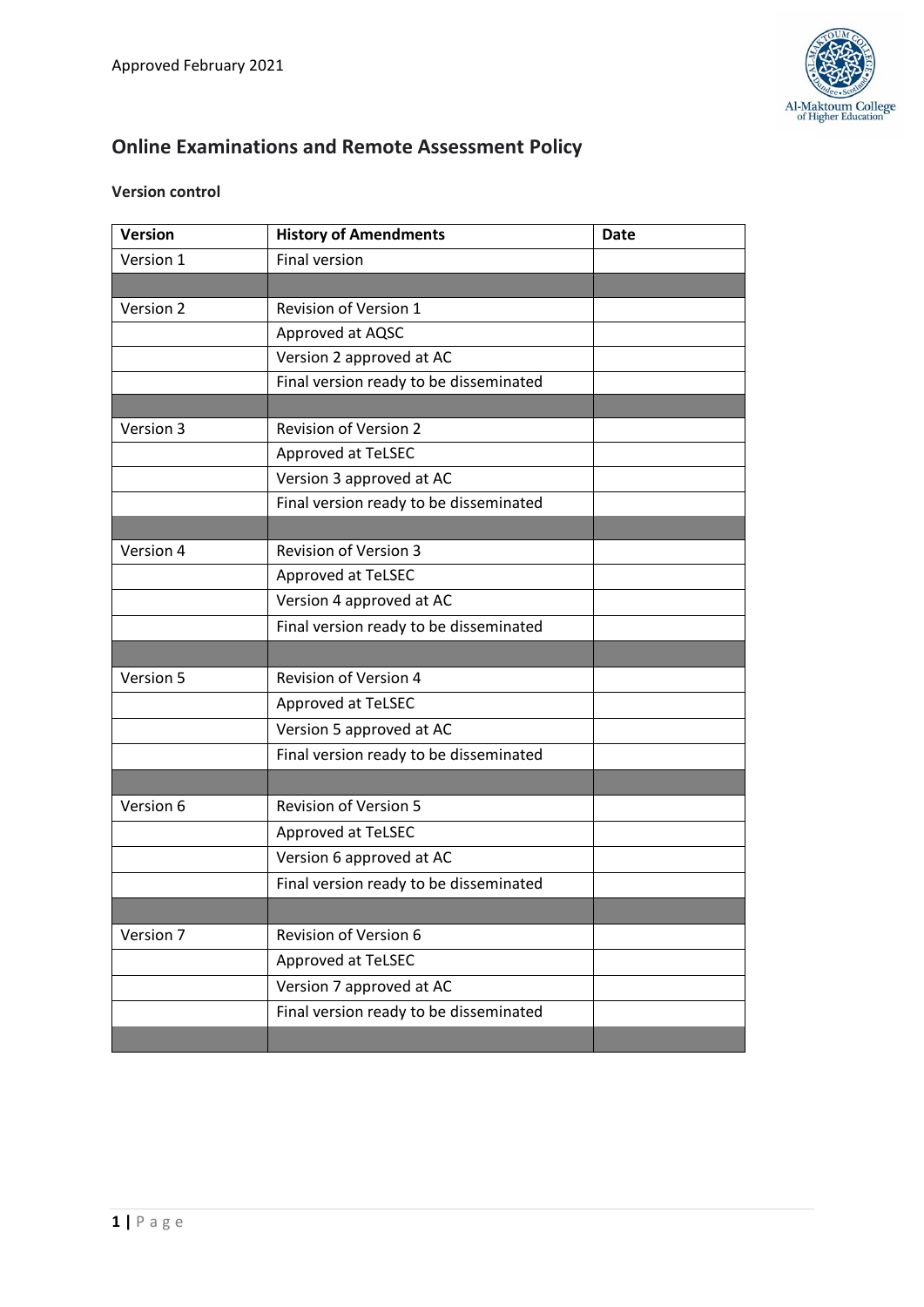It is imperative that you are aware of the rules governing academic misconduct by familiarising yourself with this policy. If you are in any doubt what constitutes academic misconduct, contact a member of teaching staff, such as your lecturer, programme coordinator or the Academic Registrar before the exam.

By undertaking assessments and or examinations, as a student you are agreeing to adhere to the following:

### 1. **Examination /Assessment Dates and Times**

- Students will be given their examination and or assessment dates and times by their tutors. All examination and assessment times are scheduled using BST (May/August), GMT (December)
- All students will be informed whether their examinations will take place on MS Teams, Moodle or Zoom by their tutors.
- Assessments which take place in students own time will be formerly submitted on-line through Turnitin on Moodle (some assessments are exempt from Turnitin, for which students will be notified to email tutors directly).
- Students are requested to arrive for the examination at the given time by their tutor.

#### 2. **Online Examinations**

- Throughout all online examinations, all students will be required to have their web camera on, focusing on their faces.
- For some of the Arabic Language exams/assessments conducted as online closed-book assessments, students are asked to ensure they have a compact/travel size mirror beside them, so the tutor can request them to mirror/show their monitors (by holding the mirror up in front of the web camera) to ensure they are not searching online platforms for answers or assistance.
- Students are required to undertake their exams in a quiet, suitable location, where they will not be disturbed.
- Students will be asked to mute their microphones throughout the exam, unless the tutor requires you to speak.
- Some of our unit assessments will be conducted as 'online open book exams'. This means you are free to refer to your, books and lecture notes during the exam itself. Online exams are designed to test your knowledge and understanding of the unit; therefore, it is important to not spend time accessing additional material instead of answering the questions.
- For assessments which are 'closed-book' the tutors will require you to scan your seating areas with your web camera to ensure there are no written or types notes or material within viewing distance.
- Candidates who arrive at examinations late are expected to sit the exam but are required to provide evidence to Student Administration for the reason of their late arrival once the examination has finished.
- Candidates are required to submit their signed declaration forms with all assessments and exams.
- The exam questions will be released by the tutor and students will be informed accordingly.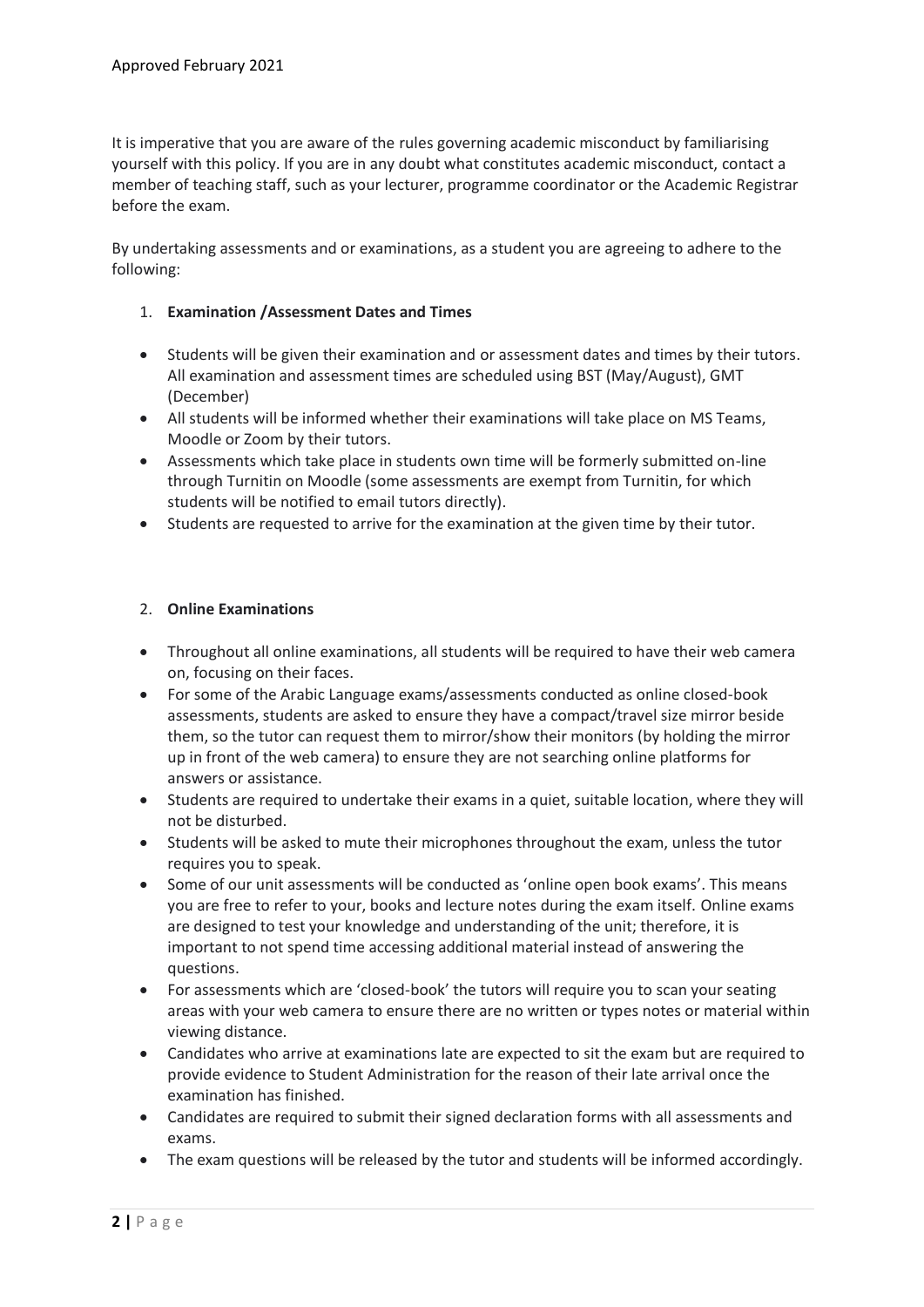- Students must answer their examination or assessment questions in accordance to the instructions set out on the front of the paper.
- At the end of the online examination there will be time allocated to ensure all papers are received/uploaded. Tutors will provide relevant instructions for each exam or assessment. If for any reason this is delayed, the student must provide further information to the tutor for the reason of their late submission. Failure to provide an acceptable reason for the late submission will result in the student's exam submission attracting a fail or 0%

#### 3. **Academic Misconduct**

During all assessments and exams, rules on academic misconduct apply:

- All students must ensure they are familiar with the contents of the College's Student Handbook.
- Academic misconduct includes impersonation or attempted impersonation of a student.
- You must not share any information about the assessments with another person or on any platform/system, this means unauthorised or undeclared acquisition or dissemination of exam or assessment questions and related material prior to or after an examination. This includes:
	- o Not taking photos of assessment papers
	- o Not taking screen shots or 'print screen' of assessment papers
	- o Not printing out assessments
	- o Not leaving assessment notes where anyone else can see them or take copies
	- o Do not upload the assessments to any online platform or social media
	- o Do not share assessments through text messaging or instant messaging
- You must not communicate/cooperate with any other person when completing an exam or provide help to another student. All exams and or assessments (unless stated otherwise as a group project) as they must be entirely the student's own work.
- Your exam answers/responses should be entirely your own work without input from others. If you are using quotes or ideas from any material these should be acknowledged by using references.
- Therefore, you cannot copy or paraphrase text or material from other sources and present this as your own work. This counts as plagiarism.
- We use plagiarism detection software. During exams you are not expected to write a reference list/bibliography though you must acknowledge all ideas/quotes.
- Prohibited activity includes failing to the follow the rules for an examination or assessment which might result in gaining an academic advantage
- Any attempt to plagiarise will be dealt with under the Malpractice Policy and Procedures document and may result in severe sanctions.

#### 4. **Absence from Examinations**

- Student must report absence from an examination due to illness or other circumstances by contacting Student Administration.
- If a student misses an examination, they are required to contact Student Administration and their tutor.